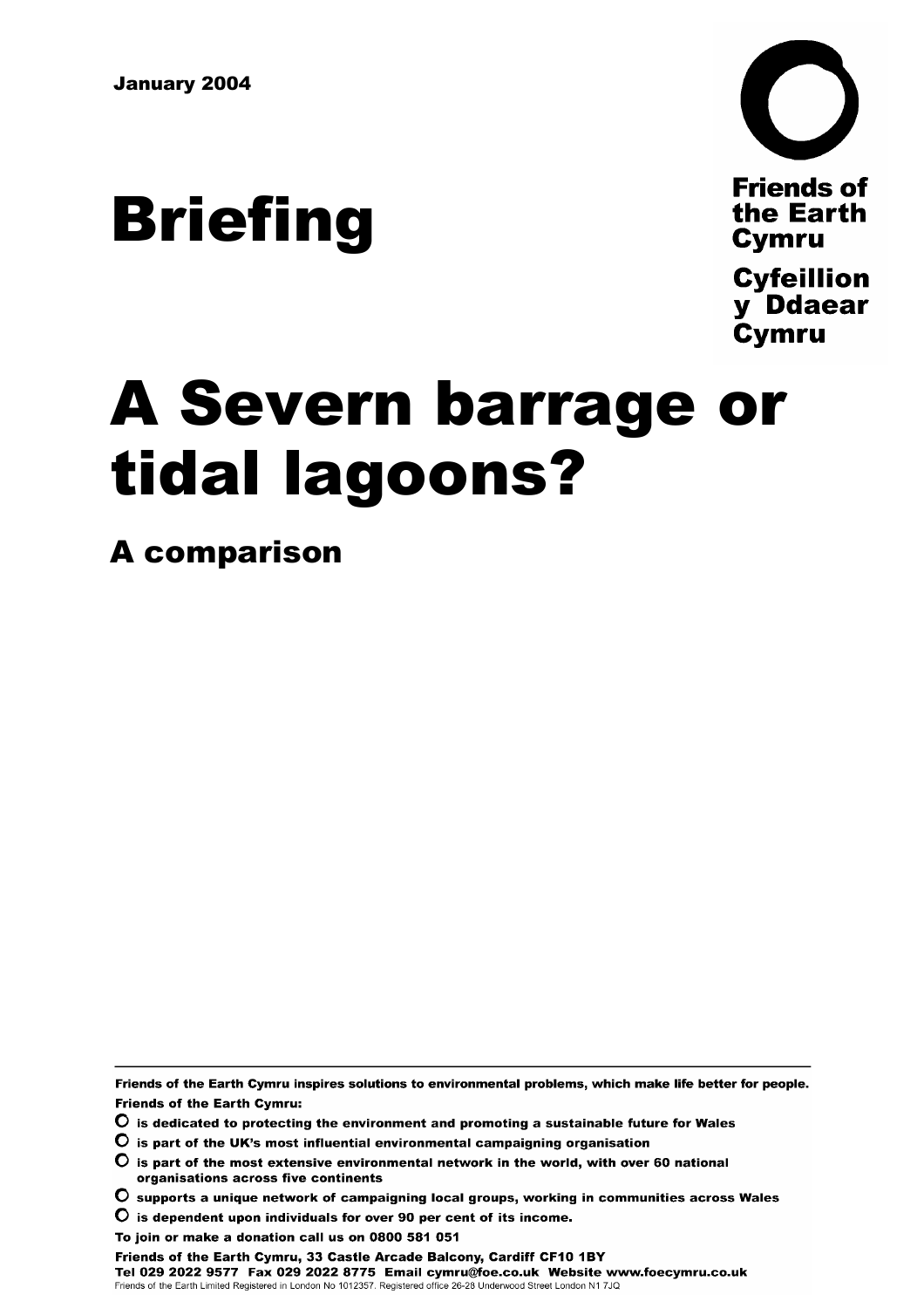#### **Summary**

Electricity-generating tidal lagoons located in the Severn Estuary could provide an economically attractive and environmentally acceptable way of supplying up to 7% of England and Wales's electricity consumption with low-cost, low-carbon electricity.

There are a large range of potential environmental and economic benefits and disbenefits associated with siting lagoons or the proposed Severn Barrage in the Estuary. However, initial comparisons strongly suggest that lagoons could be significantly less extensive and environmentally damaging and more cost effective and powerful than the Barrage. Lagoons would not directly impound the ecologically highly valuable inter-tidal areas of the Estuary. Indeed, lagoons may offer potentially significant wildlife habitat. Yet, lagoons would generate twice as much power per square mile impounded than the Barrage and could extract about 25 - 40% more energy from two thirds of the impounded area.

Considering the wider environmental and economic issues, the sourcing of large volumes of aggregates for the lagoons would be critical because this could result in substantial adverse impacts. Yet, every tonne of aggregate used in lagoon construction would enable the generation of about three times more electricity than a tonne of coal burnt in a power station, and there would be no greenhouse gas or acid gas emissions.

Lagoons would not impede shipping but the Barrage could provide a novel transport link. Both technologies would generate significant quantities of low-carbon electricity close to large populations. However, the Unit generation cost, output timings, storage capability and smaller capital costs of lagoons are likely to be far more attractive to private investors and consumers.

| The table below summarises the main details of the schemes: |                      |                            |
|-------------------------------------------------------------|----------------------|----------------------------|
|                                                             | <b>Barrage</b>       | Lagoons (largest scenario) |
| <b>Power Generated</b>                                      | 17-19 TW hours/year  | 24 TW hours/year           |
| Average output                                              | 1.95 - 2.17 GW       | 2.75 GW                    |
| Capacity                                                    | 8.64 GW              | 4.50 GW                    |
| Capacity Factor                                             | 26%                  | 61%                        |
| Emissions avoided                                           | 4.6-5.1 mtC per year | 6.5 mtC per year           |
| Impounded area                                              | 185 square miles     | 115 square miles           |
| Overall wall length                                         | 9.8 miles            | 95 miles (approx)          |
| Aggregates required                                         | 13 m tonnes          | 200 m tonnes (approx)      |
| Design life                                                 | Min 120 years        | Min 120 years              |
| Generation cost                                             | 5.5 pence/kWhour     | 2.0-2.5 pence/kWhour       |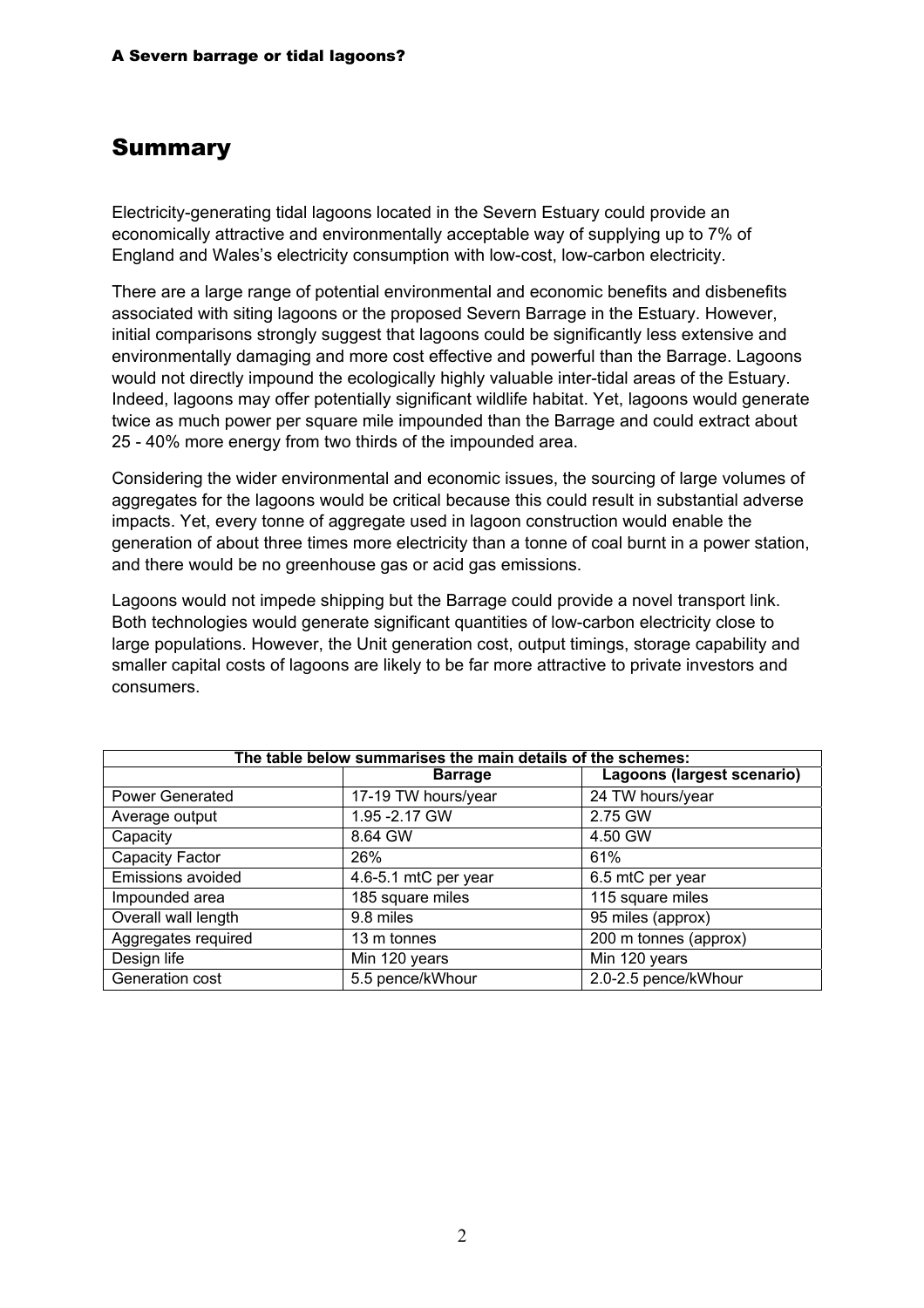

**Location of the proposed Barrage across the Severn Estuary**

**Computer generated image of a tidal lagoon in Swansea Bay**

#### Introduction

The Severn Estuary is an environmentally protected area currently being proposed for Special Area for Conservation (SAC) designation in recognition of the European importance of its ecology. The vast inter-tidal area over 77 square miles (200 square km) provides food for over 50,000 waterfowl on major migration routes. The shifting sediments and muddy water severely limit the growth of small waterborne plants but other parts of the Estuary are very rich. Beneath the surface, billions of shrimps and millions of fish live on worms and other tiny creatures. The Severn and its 10 sub-estuaries represent 7% of the UK's total estuary resource.

The tidal range in the Severn Estuary is the second highest in the world, averaging about 13 metres. For this reason, taking advantage of the Severn's high tidal range for energy generation has long been talked about by the public and energy specialists alike. Indeed, detailed barrage designs were drawn up in the 1980s yet the schemes were economically unattractive and also gave rise to environmental concerns.

Recently there has been renewed debate as the urgent need to address global warming by reducing fossil fuel use has become more widely recognised. Yet, at a time when the perceived need for a Severn barrage may be at a historical high a new type of tidal energy generation scheme has entered the debate.

The new type of scheme is called a tidal lagoon. It is basically a rock-walled impoundment, which would look like an oval or similar shaped breakwater enclosing an area of shallow coastal sea forming a 'lagoon'. Tidal water is trapped and released from the lagoon through electricity generating water turbines built within the impoundment walls. The lagoon concept has been peer reviewed and considered technically feasible and economically attractive.

So, a question arises, how tidal lagoons in the Severn Estuary would compare to a Severn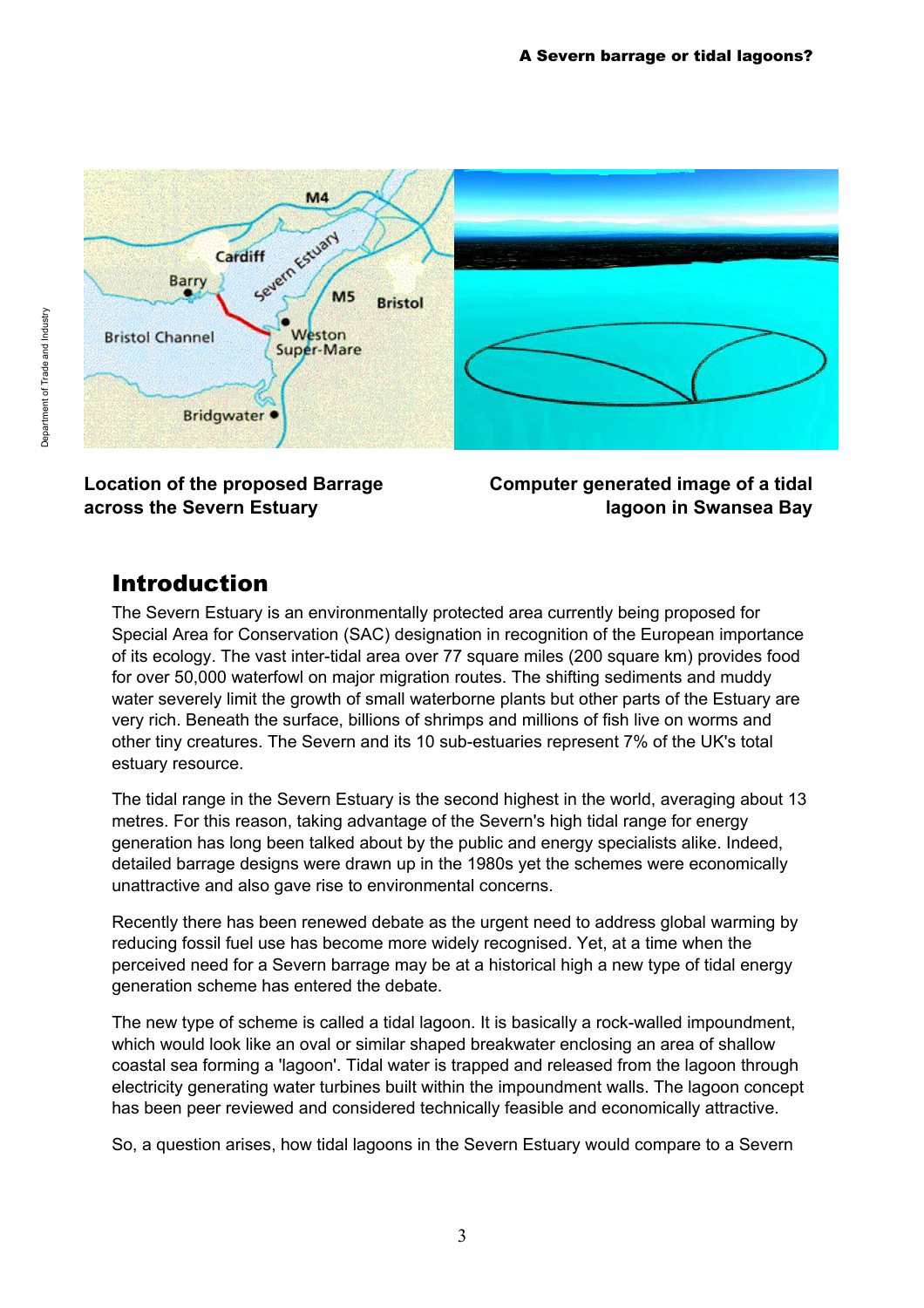Barrage. This briefing makes an initial comparison in terms of cost, energy output, environmental and wildlife effects, construction issues and other considerations.

#### The Severn Barrage

A range of barrage studies were made between 1974 and 1987 at a cost of £65 million out of which a specific Severn Barrage scheme was drawn up by the Severn Tidal Power Group (STPG). A revised report was published in 2002 and is on the DTI's website.

The Barrage proposed would stretch 10 miles from Lavernock Point west of Cardiff to near Brean Down in Somerset, impounding an area of 185 square miles. The scheme wall would pass close to and just east of Steep Holm Island and two miles west of Flat Holm Island. The Barrage would incorporate lock gates to allow shipping and smaller craft to access the port at Bristol, other docks and the River Severn. The installed capacity, or maximum output, of the proposal would be 8,640 megawatts (MW) or 8.64 gigawatts (GW).

The proposed Barrage would generate about 5.4 % of current England and Wales electricity demand of 350 tera-watt hours per year (TW hours per year) and cut 18 million tonnes of greenhouse gases per year. A STPG spokesperson recently stated that the annual Barrage output could be 17-19 TW hours per year though the recent review confirms 17 TW hours per year. Assuming an average annual Barrage output of 17 - 19 TW hours per year, the average output would be 1.95 - 2.17 GW. This output is broadly equivalent to a large coalfired power station or two to three nuclear power stations. At UK level, electricity demand in 2002 was 395 TW hours per year requiring an average UK power station output of 45 GW. Electricity demand in Wales was about 19.5 TW hours per year.



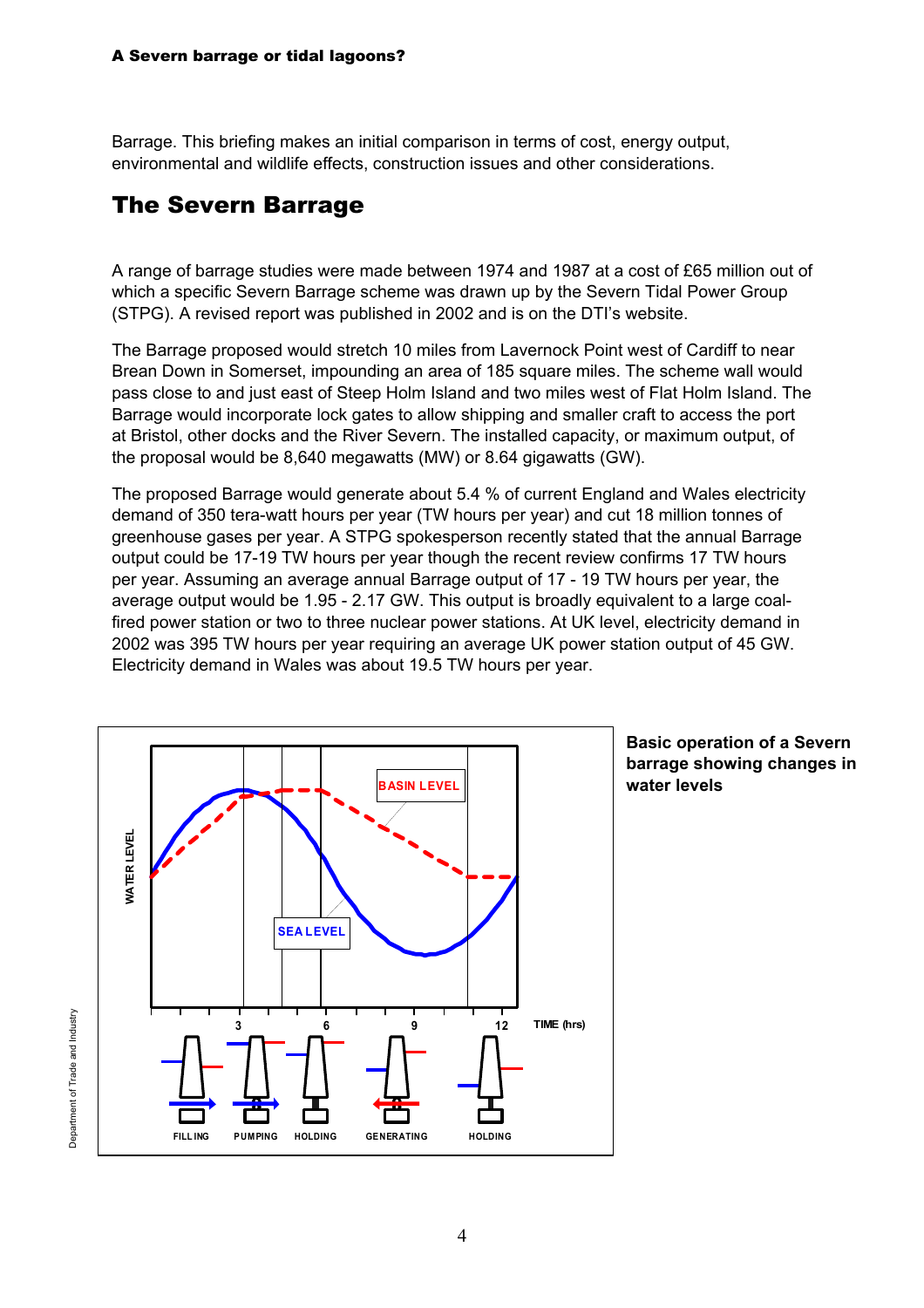#### Tidal Lagoons

The company and patent holder of the tidal lagoon concept is Tidal Electric Limited. It is proposing to build the world's first tidal lagoon in Swansea Bay which would impound just over two square miles of sea near Port Talbot. The 30 MW scheme (installed capacity) would have an average output of about 15 MW. The Swansea Bay scheme and the lagoon concept in general has been reviewed favourably by independent energy consultants AEA Technology. The review described the lagoon concept as "mechanically mature, environmentally acceptable, and economically self-sustaining".

Visually, at lower states of the tide, a tidal lagoon would look like a typical rubble mound breakwater as seen around many marinas or harbour approaches. At high tides the structure would be more or less submerged. The nearest walls of a lagoon would have a exterior slope of about 30 degrees and would be located at the low-water mark typically up to a mile out from firm ground. The lagoons would be internally subdivided, by less substantial walls, for optimising power output to supply variations in demand and provide storage.

Tidal Electric Ltd currently has no specific plans for the Severn Estuary other than the Swansea Bay scheme. Yet the Severn Estuary is a globally prime site because of its very high tidal range. This is because power output is proportional to the square o f the tidal range. Twice as much energy can be extracted from a 13 metre tide compared to a 9 metre tide.

Tidal Electric Ltd idal The company estimates that large schemes in the most optimum sites could impound up to 115 square miles and generate as much as 24 TW hours per year. Such schemes would have an installed capacity of about 4.5 GW and an average output of about 2.75 GW which is equivalent to just less than 7% of England and Wales electricity demand. The near-zero carbon output would correspondingly save about 23 megatonnes of greenhouse gas emissions per year or 6.5 mega tonnes of carbon (mtC).

Power Generation Cycle



**Basic operation of a tidal lagoon showing changes in water levels** 

Tidal Electric also says that there are additional tidal energy resources around the UK such as Liverpool Bay (up to 8 TW hours per year) and some in progressively less optimum areas such as navigable areas and shipping lanes.

Electric Ltd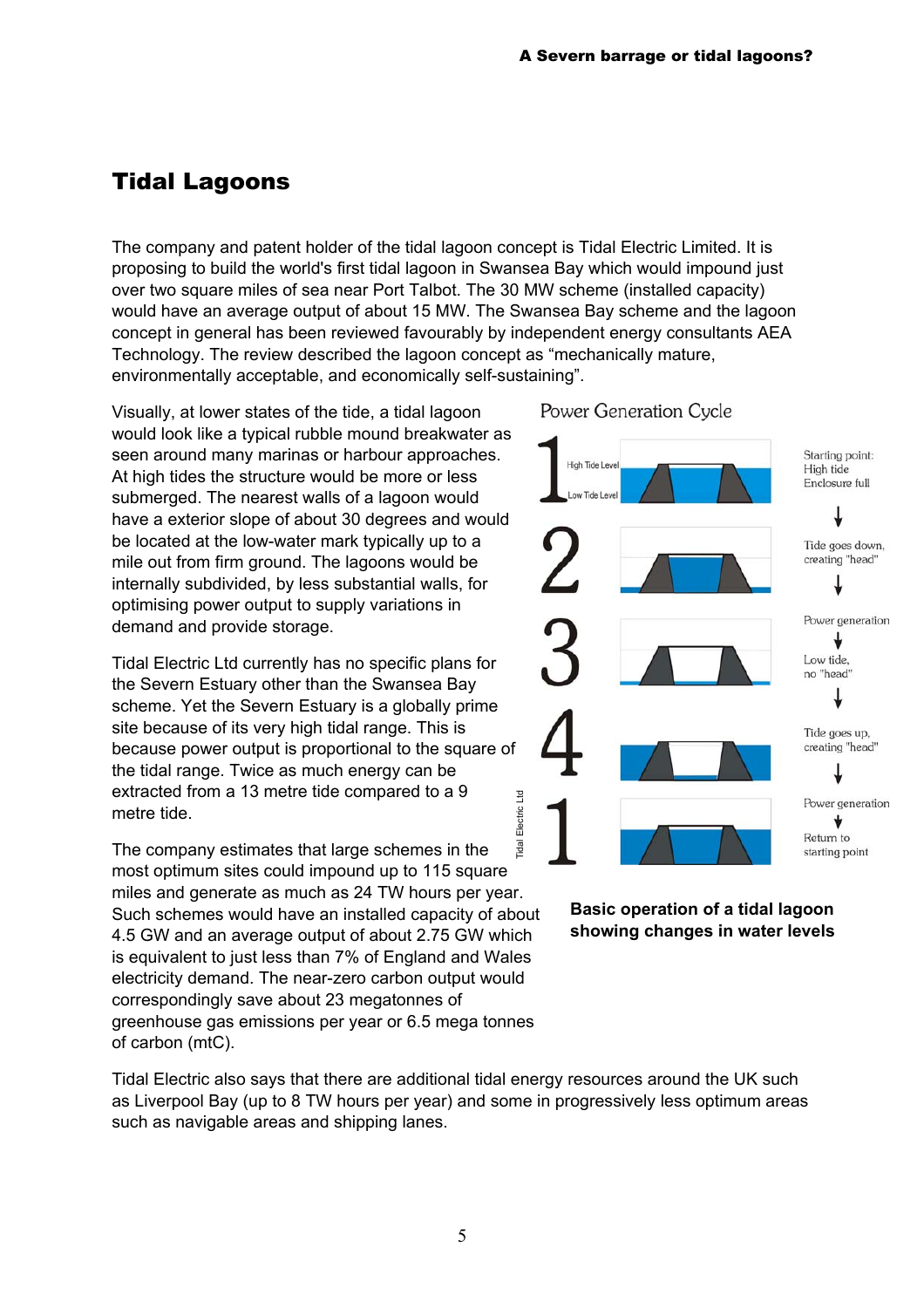#### Comparisons between barrage and lagoons

#### Scale of schemes

Several large lagoons could be built over time to impound as much as 115 square miles of the Estuary (roughly an area 11 miles by 11 miles). Even then the lagoons would cover 70 square miles less than the 185 square miles the Barrage would impound. Yet this area of lagoons would capture about 26 - 41% more of the Estuary's tidal energy than the Barrage (2.75 GW average from lagoons, 1.95-2.15 GW average from Barrage). This is because the lagoons can generate electricity on both the ebb and flood tides while the Barrage is limited to generating mostly on the ebb tide to reduce silting. Both types of scheme would enhance their output by innovative pumping techniques. Overall, lagoons would generate just over twice as much electricity per square mile impounded than the Barrage.

Technically speaking, the capacity factor of a multi-pool lagoon is about 61%, compared to about 26% for the Barrage. For comparison, the nominal capacity factors for other electricity generation technologies are 30% for onshore windfarms, 35% for offshore windfarms, and 33% for marine current turbines. The capacity factor of the Wylfa nuclear power station has been about 56% to date, and the now closed Trawsfynydd station was 60%.

## Costs

The cost of electricity from tidal lagoons in the Severn Estuary is estimated at about 2.0-2.5 pence per kW hour (or £20/MWh) by Tidal Electric. Generation at prices anywhere between 2.0-2.5 pence would be highly cost-competitive rivalling the forecast price of onshore windfarms and the cost of gas generated electricity. Indeed, gas prices are now rising due to increasing global demand and the UK is likely to be a net importer by 2006. Unit costs for the Barrage are estimated to be possibly less than £60/MWh in the Severn Tidal Barrage Group 2002 report (calculated to within +/- 15%). The Barrage's unit costs would be dependent on major public-private finance contracts. Lagoons would be privately funded according to the developer whose financial advisors are NM Rothschild & Sons Ltd.

Construction of the Barrage was estimated at 10-12 billion pounds until recently when a reduction of several billions of pounds was put forward on the basis of new cost-saving engineering techniques. Tidal Electric says that lagoon schemes would produce power at about 2 pence per Unit (kW hour) much cheaper than the Barrage. Capital outlays would also be lower because each lagoon scheme could be financed sequentially. The STPG says that the Barrage may also offer flood protection for the low-lying areas in Gloucestershire which would be of large economic benefit. They state that flooding costs in the area could rise to as much as £200 million per year. Yet, much smaller and far cheaper flood-protection schemes up river may be able to offer better flood defence at a fraction of differential cost between lagoons and the Barrage.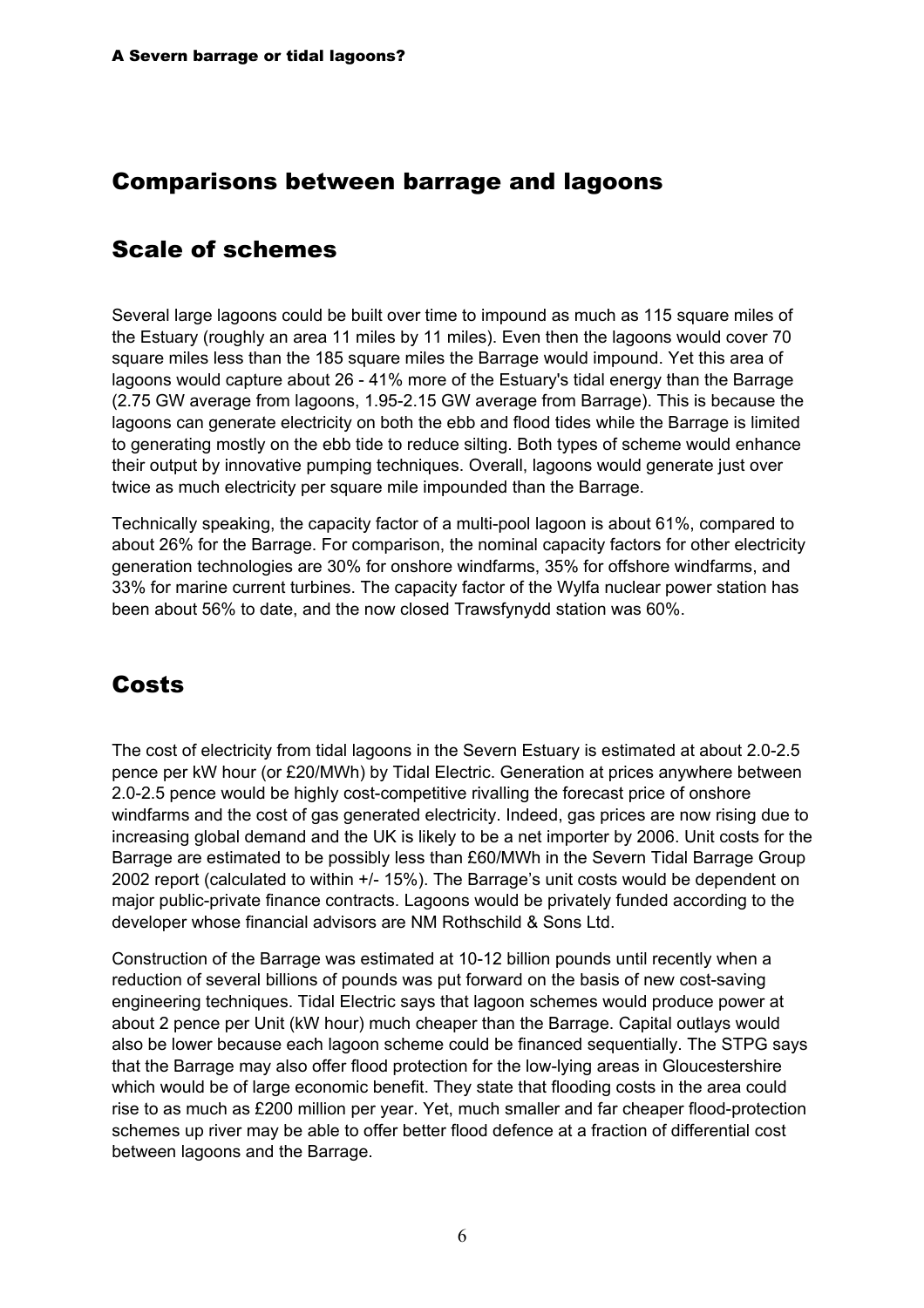So, not only may the electricity generation costs of lagoons be significantly less than the Barrage but lagoons would also offer the prospect of much smaller capital outlays rather than the one-off, multibillion pound sum for the Barrage. Indeed, the possibility of sequential deployment of smaller lagoon schemes may also reduce any technical, planning or political uncertainty about large schemes of either kind.

Tidal Electric Ltd says that the uncertainties of the consent process are making private investors cautious. However, once consent for an initial lagoon project has been secured then private funding would be available. A detailed environmental study required to apply for consent of the Swansea Bay proposal may cost about £2.5 million.

### Regional Effects

Both technologies would produce electricity close to major demand centres in south Wales and the south west of England. This geographical proximity is highly valuable because of grid security and transmission losses. The major electricity flows along the UK grid are from power stations in the north to demand centres in the south. Also, by around 2010 it is likely that the two remaining nuclear power stations in the region, namely Oldbury (440 MW capacity) and Hinkley Point B (1,325 MW capacity) will be near to closure or closed. Hinkley Point A (475 MW capacity) has recently closed.

The combined power of all these three nuclear stations when operating at maximum output would have been 2,240 MW but they would probably have averaged about 1600 MW due to maintenance and fault outages (assuming a 70% capacity factor). So, the average output of the nuclear stations would be roughly 75% of the average Barrage output, and only 60% of the average output of lagoons covering an area of 115 square miles. In population terms the lagoons could supply over 3.5 million people at current demand levels.

Both schemes would require Grid strengthening. However, the maximum output of the lagoons would be 4.5 GW so requiring less expensive reinforcement than the 8.64 GW Barrage.

Because tides are predictable, the electrical output of both lagoons and Barrage would be predictable. However, both technologies might also provide significant and cost-effective, demand-responsive and energy storage capabilities. This would depend on pumping losses and the market value of electricity as traded under the New Electricity Trading Arrangements (NETA). Such capabilities may well reduce the need for 'spinning reserve' as a back-up for the existing unpredictable power generating technologies and facilitate the integration of the more intermittent renewable energy technologies particularly wind and solar energy.

#### Transport Considerations

Lagoons in the Severn would not be a significant impediment to shipping unlike the Barrage which would have a lock-gate system for access to ports such as Bristol, Cardiff and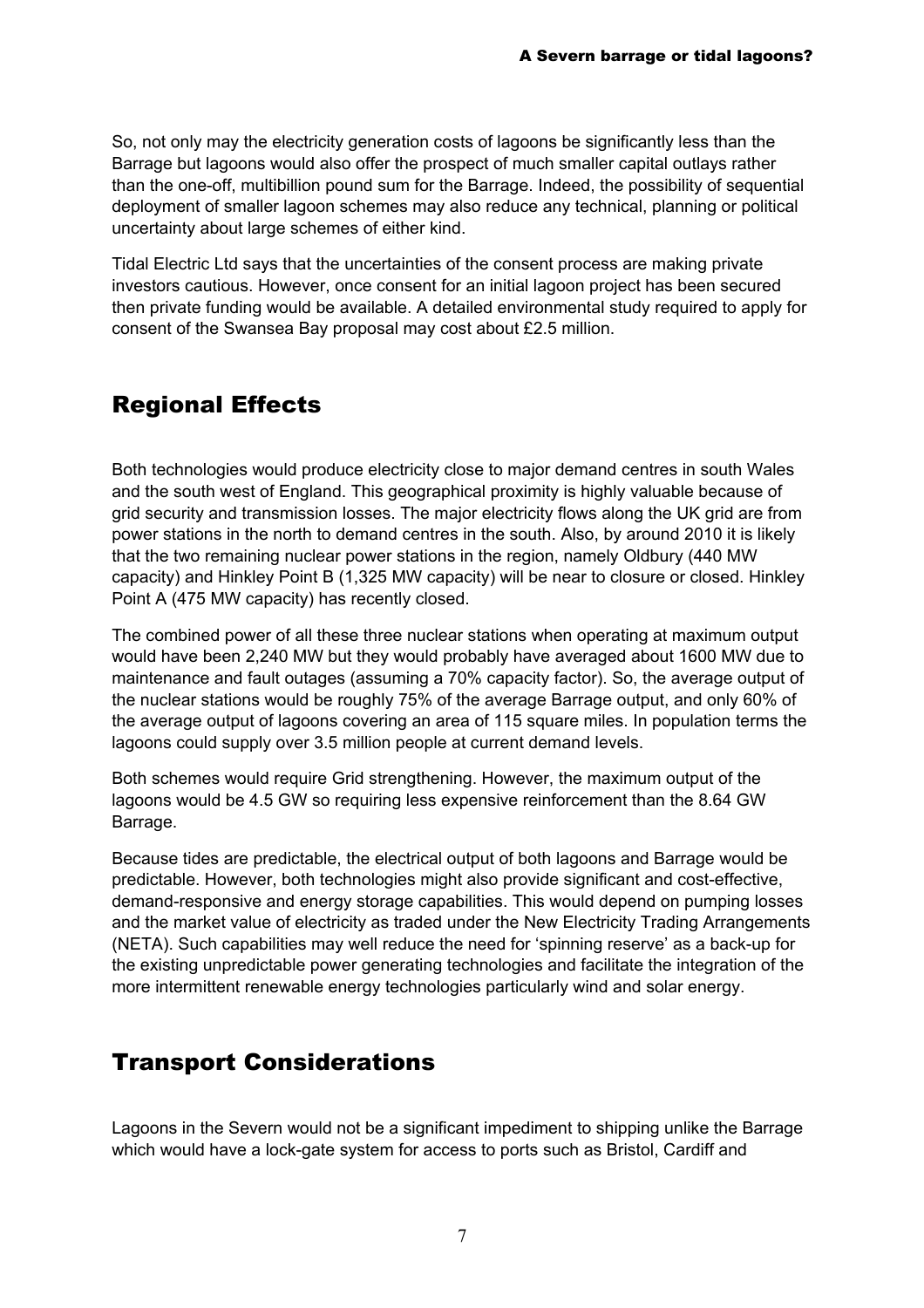Newport. However, the Barrage, unlike lagoon schemes, would offer the potential for a road or rail scheme to link Devon with south Wales. Yet the strategic need for such a link is not great.

## Environmental Effects

In terms of ecological and wildlife effects, detailed environmental studies would have to be undertaken for any large scheme be it lagoon or Barrage. Specific coastal processes and effects would have to be assessed for various sizes and shapes of lagoons to identify optimum proposals. Helpfully, the range of effects that need to be studied, such as salinity, oxygen levels, sewage dispersion, fish migration, sediment transport, erosion and deposition have already been identified in the Severn Barrage Report.

Generally speaking, minimising the impoundment of the particularly rich inter-tidal areas and tributary rivers, is better. In this respect the lagoons appear to be far preferable to the Barrage. The nearest coast-facing lagoon walls would be located around the low water mark, typically up to one mile from the coast, and would avoid the inter tidal areas. Also, a large area which may be suitable for lagoons is Bridgewater Bay which covers over 20 square miles and lies outside the area which would be impounded by the Barrage.

So, lagoons generating 2.75 GW would not only impound about 70 square miles less than the Barrage, they would avoid the inter-tidal areas and could be located over a wider area of the Estuary. Consequently, it could be that much of the existing 77 square mile inter tidal area would not be directly impounded or affected even by the largest capacity of lagoons. However, any indirect effects would require site specific studies. The lagoons could also form isolated rocky islands which could provide significant additional habitat for birds and other species.

In terms of waves, currents and sedimentation effects, both lagoons and Barrage would remove energy from the water column which would increase sedimentation of mud and or sand. However, this would directly reduce the high turbidity of the water which itself is the main factor inhibiting primary food production which forms part of the estuarine food chain. The Barrage studies indicated that there may be environmental benefits in reducing turbidity.

Both Barrage and lagoon schemes would generally provide shelter to sensitive coastlines from increasing wave action, more severe storms and sea-level rise resulting from global warming. A lagoon scheme in Bridgewater Bay may reduce the existing erosion problems in the Bay. Specific comparisons are difficult to make without knowing the location and shape of lagoon schemes.

## Construction Effects

Lagoons would require considerably more construction aggregate than the Barrage and there could be significant environmental and social implications in sourcing the tonnages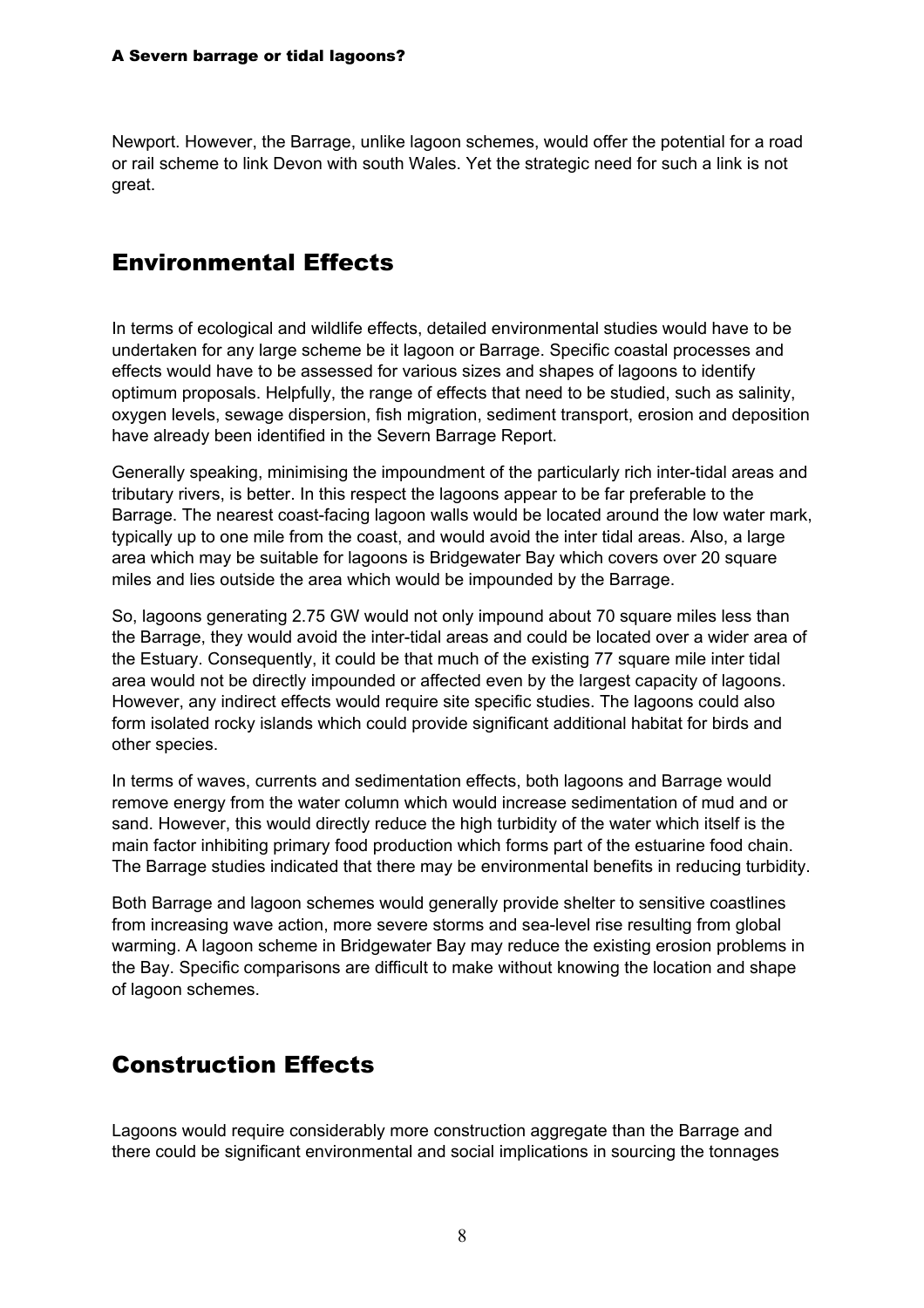required. The actual tonnage will very much depend on the size and shapes of the lagoons but may well be in the order of 200 million tonnes of rock, sand and gravel (25% rock/75% infill). This amount would be 91 million cubic metres in volume or an area of one square mile by 115 feet high. Sourcing anything like this amount of material from quarries in south Wales and the south west of England would be bound to have knock-on effects for future aggregate procurement.

Tidal Electric Ltd says sources could include dredged material from the Bristol Channel away from sites which may be affecting the Gower beaches. However, it may prove beneficial to import aggregates say from Norway or Spain. Indeed, coal is imported to Aberthaw power station from more distant locations yet aggregates used in lagoon construction may have more than three times the energy value by weight (See Coal Comparison). In any event, the location of required land and marine aggregate sources and the extraction impacts would be a significant issue and would require a detailed study in itself.

There is scope to use inert waste materials called secondary aggregates as infill between the larger rocks. Tidal Electric Ltd has indicated that slate waste, of which there is well over 200 million tonnes in north Wales, would be suitable. However, there would be capacity constraints associated with transporting the slate along rail links and conveyor belts where such facilities exist or could be built. Output by rail from the Blaenau Ffestiniog area would probably be limited to about 2 million tonnes per year and any lagoon construction in Liverpool Bay might draw all available capacity.

#### Coal Comparison

A revealing comparison can be made between the large tonnage of aggregates required for lagoons and the tonnage of coal required for the same electrical output.

The most detailed figures produced by Tidal Electric for a large lagoon scheme are those for a possible 430 MW scheme in Liverpool Bay. This scheme would generate an average of 260 MW producing about 2.2 TW hours per year and would require 23.6 million tonnes of aggregate for construction.

To generate 1 TW hour of electricity in a coal-fired power station requires about 228,000 tonnes of coal depending on the technology (DTI figure for 2002). So, to generate the same 2.2 TW hour per year output of this Liverpool Bay lagoon scheme would require 500,000 tonnes of coal per year. Assuming a lagoon design life of 120 years shows that only about two fifths of the tonnage of aggregates may need to be quarried or dredged compared to the tonnage of coal mined or worse, open-casted, to generate the same amount of electricity.

The higher tidal range of the Severn, compared to Liverpool Bay, may provide an even higher saving. Lagoons in the Severn capable of generating 24 TW hours per year would supply 2,880 TW hours in 120 years and would require 200 million tonnes of aggregate. Yet 200 million tonnes of coal would generate only 880 TW hours. This suggests a ratio of 3.3 in favour of aggregates. Hence, it would take about 37 years for the tonnage of coal burnt to exceed the tonnage of aggregates needed to build the lagoon.

9 slate waste would be cheaper and forecast coal costs prices are about £25 to £30 In other words, primary or secondary aggregates may be worth over three times their weight in coal for the purpose of electricity generation if used in lagoon construction. Primary aggregates are currently priced at around £5.50 per tonne, per tonne. The implications of this are diverse and considerable.